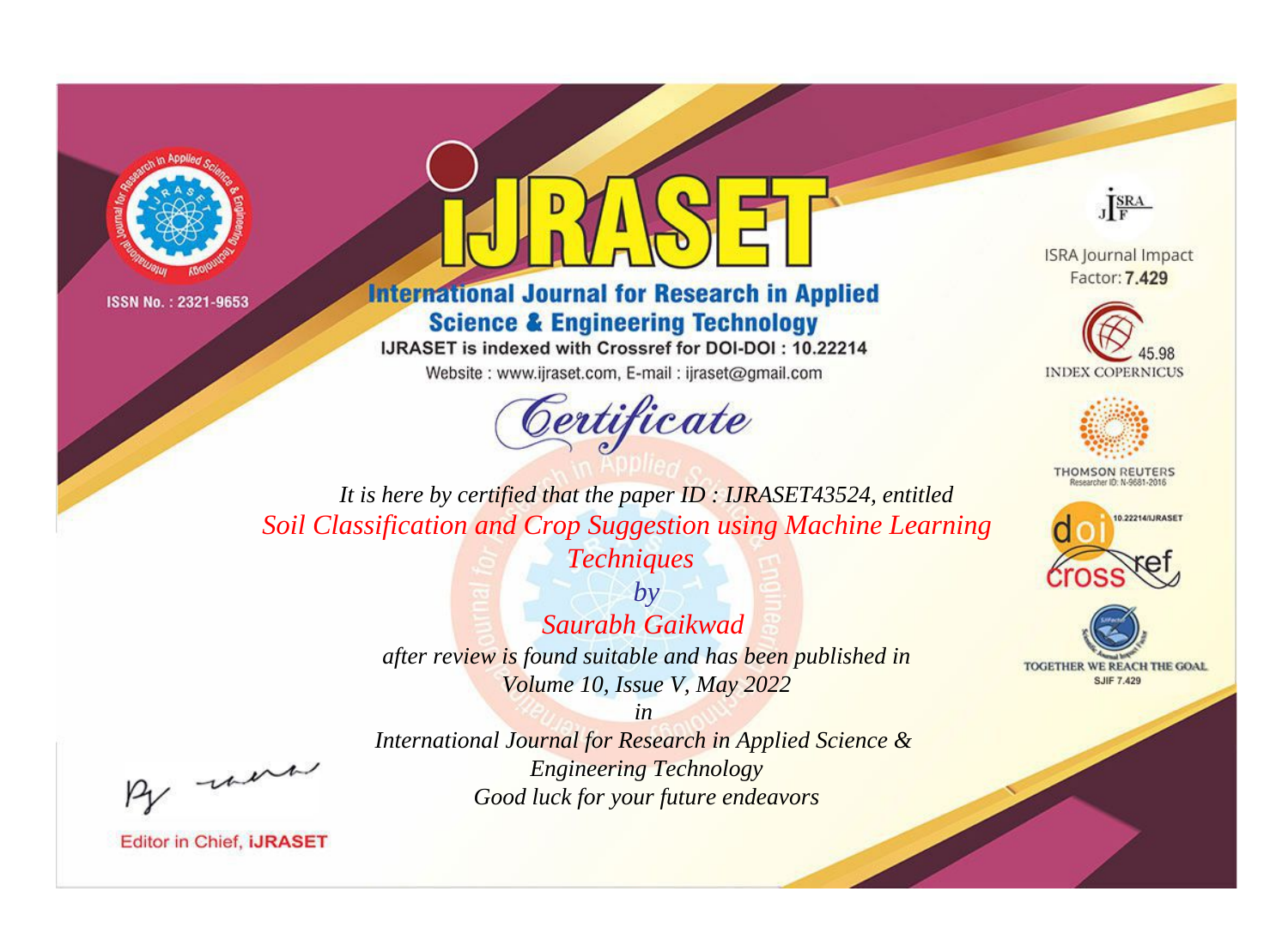



**International Journal for Research in Applied Science & Engineering Technology** 

IJRASET is indexed with Crossref for DOI-DOI : 10.22214

Website: www.ijraset.com, E-mail: ijraset@gmail.com



JERA

**ISRA Journal Impact** Factor: 7.429





**THOMSON REUTERS** 



TOGETHER WE REACH THE GOAL **SJIF 7.429** 

It is here by certified that the paper ID: IJRASET43524, entitled Soil Classification and Crop Suggestion using Machine Learning **Techniques** 

> $by$ Ajay Aiwale after review is found suitable and has been published in Volume 10, Issue V, May 2022

> > $in$

were

International Journal for Research in Applied Science & **Engineering Technology** Good luck for your future endeavors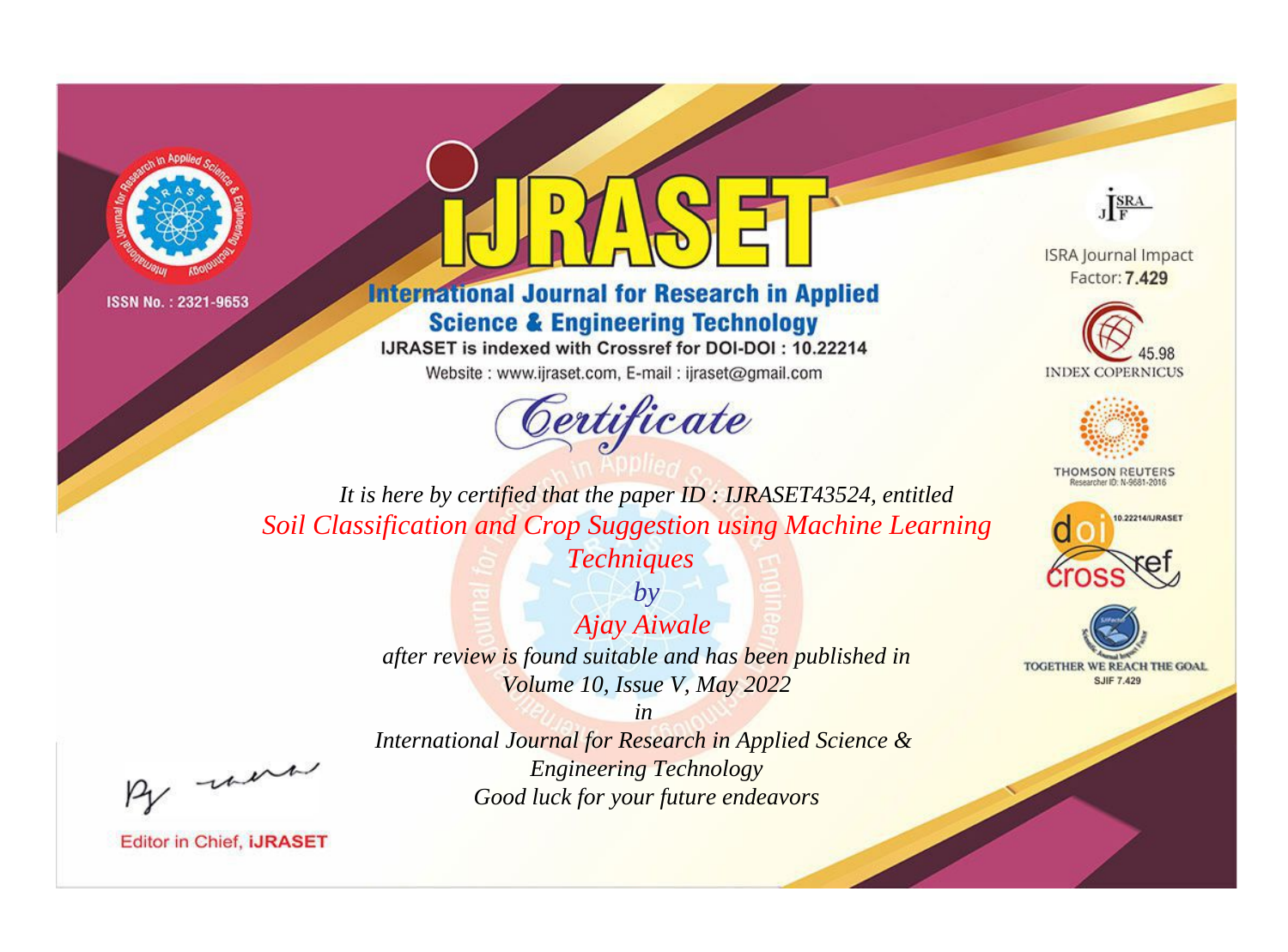



**International Journal for Research in Applied Science & Engineering Technology** 

IJRASET is indexed with Crossref for DOI-DOI: 10.22214

Website: www.ijraset.com, E-mail: ijraset@gmail.com





**ISRA Journal Impact** Factor: 7.429





**THOMSON REUTERS** 



TOGETHER WE REACH THE GOAL **SJIF 7.429** 

*It is here by certified that the paper ID : IJRASET43524, entitled Soil Classification and Crop Suggestion using Machine Learning Techniques*

> *by Vishwanath Rekade after review is found suitable and has been published in Volume 10, Issue V, May 2022*

, un

*International Journal for Research in Applied Science & Engineering Technology Good luck for your future endeavors*

*in*